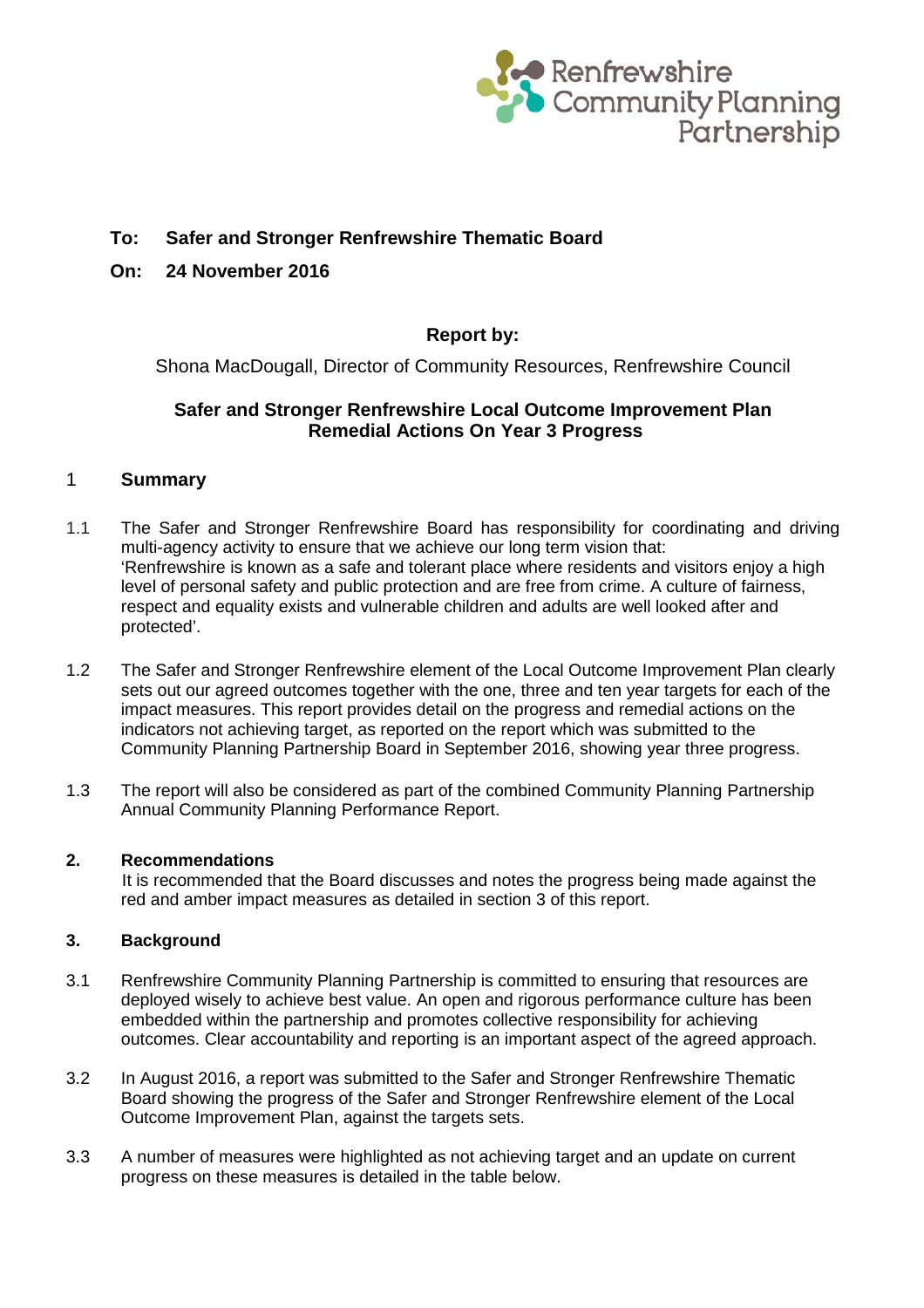| <b>Impact Measure</b>                                                                                              | Year <sub>3</sub><br><b>Target</b> | Year <sub>3</sub><br><b>Actual</b> | <b>Remedial Action</b>                                                                                                                                                                                                                                                |  |  |
|--------------------------------------------------------------------------------------------------------------------|------------------------------------|------------------------------------|-----------------------------------------------------------------------------------------------------------------------------------------------------------------------------------------------------------------------------------------------------------------------|--|--|
| Outcome:                                                                                                           |                                    |                                    |                                                                                                                                                                                                                                                                       |  |  |
| Increase % of adults who agree with<br>the statement "I am satisfied with my<br>neighbourhood as a place to live". | 86%                                | 79%                                | The introduction of the Building<br><b>Safer and Greener Communities</b><br>multi-agency tasking group should<br>assist in addressing satisfaction<br>levels and addressing the<br>perception of local drug dealing/use<br>in key communities across<br>Renfrewshire. |  |  |
| % reduction in the perception of the<br>local drug dealing/use in<br>neighbourhoods (*)                            | 11%                                | 16%                                |                                                                                                                                                                                                                                                                       |  |  |

#### **Progress including action to date and milestones**

The work of the Building Safer and Greener Communities multi-agency tasking group should impact positively on both addressing satisfaction levels and the perception of drug dealing/drug use in key communities across Renfrewshire. The tasking group is working towards addressing specific needs in communities including tackling:

- Domestic Violence;
- Antisocial Behaviour;
- Drug/Alcohol abuse;
- Youth Disorder:
- Vandalism;
- Litter/Dog Fouling;
- Violence;
- Licensing and Enforcement activities, and
- Environmental Improvements.

Renfrewshire has 25 datazones in the 5% most health deprived which equates to a local share of 11.1% i.e 1 in 9 datazones in Renfrewshire suffer the severest health deprivation. These statistics are one dataset that assists in allowing Renfrewshire Council to target the correct areas for the programme.

To date the approach has been introduced in Ferguslie and Gallowhill and has already delivered positive results. In Ferguslie 47% of residents rated the area as a very good place to live. This is an increase of 16% compared to a similar survey carried out in 2013. 64% of Ferguslie residents stated that they feel very or fairly safe when walking alone in Ferguslie. This is an increase of 14% in comparison to 2013.

More people now state that they have little or no fear of crime within Ferguslie than those who do. This compares favourably to 2013 when there was an even split.

In both communities drug use and drug related crimes were highlighted as a prominent issue identified by the local community.

Action plans are now being developed for each community to address the key issues arising from the new approach. Information gathered has been used by partners to target enforcement and improvements e.g. Community Safety Wardens (anti-social behaviour), Police Scotland (speeding/crime) and Community Justice (overgrown areas).

(\*) The data source for the drug dealing/use impact measure is taken from the Scottish Household Survey which uses a small sample size at the local authority level and therefore is sensitive to change and fluctuation year on year.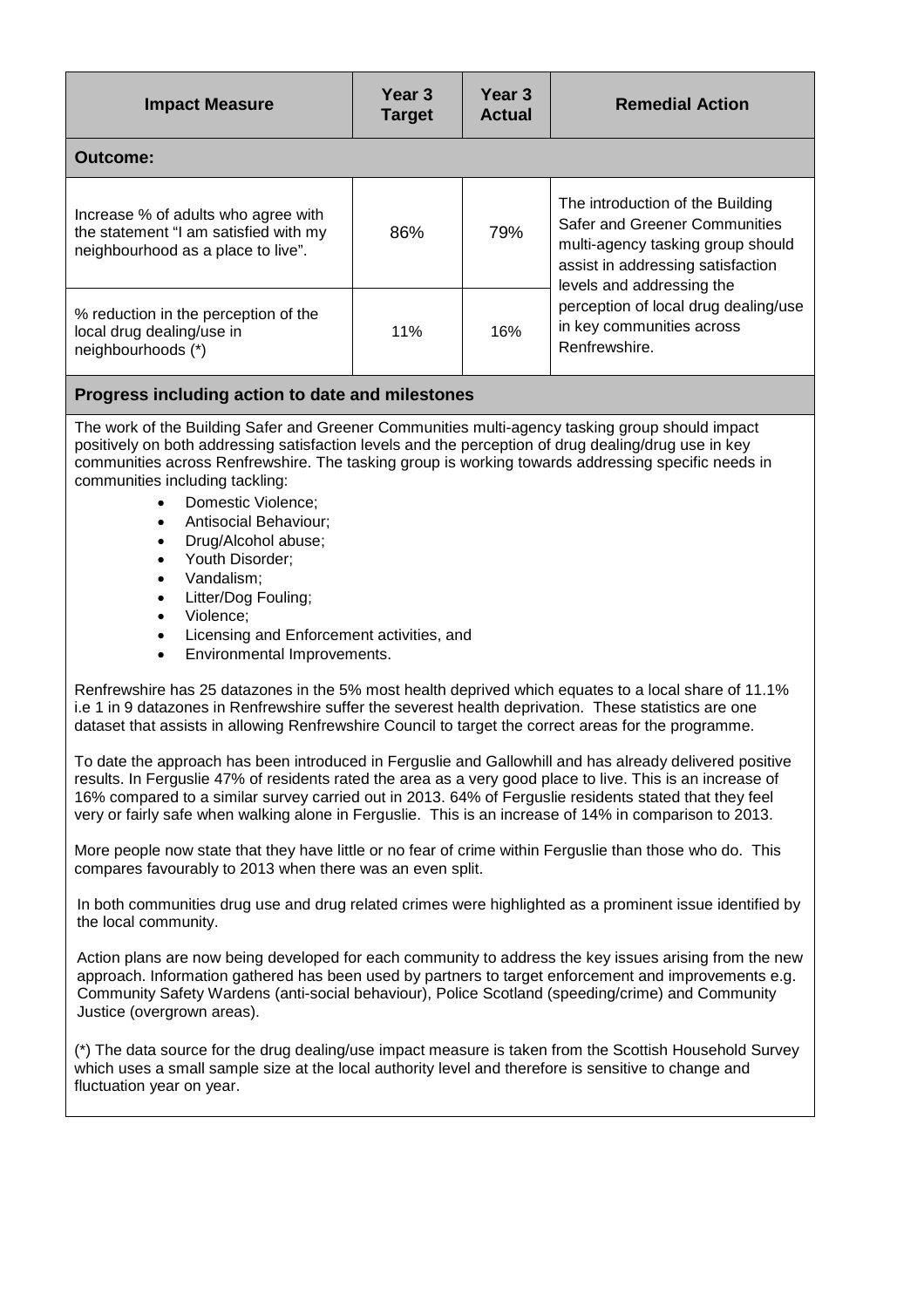| <b>Impact Measure</b>                                                                                                                                         | Year 3<br><b>Target</b> | Year 3<br><b>Actual</b> | <b>Remedial Action</b>                                                                                                                                                                                                                                         |  |  |  |
|---------------------------------------------------------------------------------------------------------------------------------------------------------------|-------------------------|-------------------------|----------------------------------------------------------------------------------------------------------------------------------------------------------------------------------------------------------------------------------------------------------------|--|--|--|
| Outcome:                                                                                                                                                      |                         |                         |                                                                                                                                                                                                                                                                |  |  |  |
| Number of reported incidents of anti-<br>social behaviour (combined data from<br><b>Renfrewshire Council Community</b><br>Safety Service and Police Scotland) | 11,489                  | 12,616                  | The co-location of services within<br>the new Renfrewshire Community<br>Safety Partnership Hub and the<br>subsequent review of agencies<br>attending daily tasking offers an<br>improved approach to dealing with<br>anti-social behaviour in<br>Renfrewshire. |  |  |  |
| Number of complaints regarding<br>vandalism and youth disorder                                                                                                | 2,614                   | 3.244                   | To respond to these issues<br><b>Renfrewshire Community Safety</b><br>Partnership has identified and<br>targeted interventions in several<br>hotspot areas that were accounting<br>for a significant number of referrals<br>to the Youth Team.                 |  |  |  |

### **Progress including action to date and milestones**

Performance for both impact measures had previously exceeded year 3 and year 10 targets which led to the Safer and Stronger Renfrewshire Board setting much more challenging targets for both measures, which were highlighted as difficult to achieve. A drive to improve reporting of these activities and the challenging nature of the revised targets is reflected in the current performance achieved.

Daily tasking has allowed for early intervention and a more holistic approach to tackling anti-social behaviour in Renfrewshire. The approach implemented allows for the most appropriate service to intervene early with sustainable outcomes being achieved. However the close working relationships being developed across the Renfrewshire Community Safety Partnership has led to increases in the numbers of referrals being recorded for key activities – vandalism, anti-social behaviour, drug crime and domestic abuse in particular.

In addition better links have been established with the Police Scotland control room who are diverting more lower level antisocial behaviour calls to the Renfrewshire Community Safety Partnership Noise Team, Youth Team and Wardens Service.

There is evidence that the partnership approach in addressing youth disorder and antisocial behaviour is working as reported incidents within these areas have reduced or stopped following the targeted intervention approach. It is also clear that there is an element of displacement which is to be expected. However, the partnership knowledge and expertise of the individuals involved has allowed for quick and sustainable interventions to be put in place to address the issues within each area and to make connections when the same perpetrators are identified to have moved to a different location. The increased sharing of relevant information is also allowing a change in focus onto resolving the particular issues that these individuals have that is driving their behaviour, rather than simply intervening to prevent anti-social behaviour when it occurs.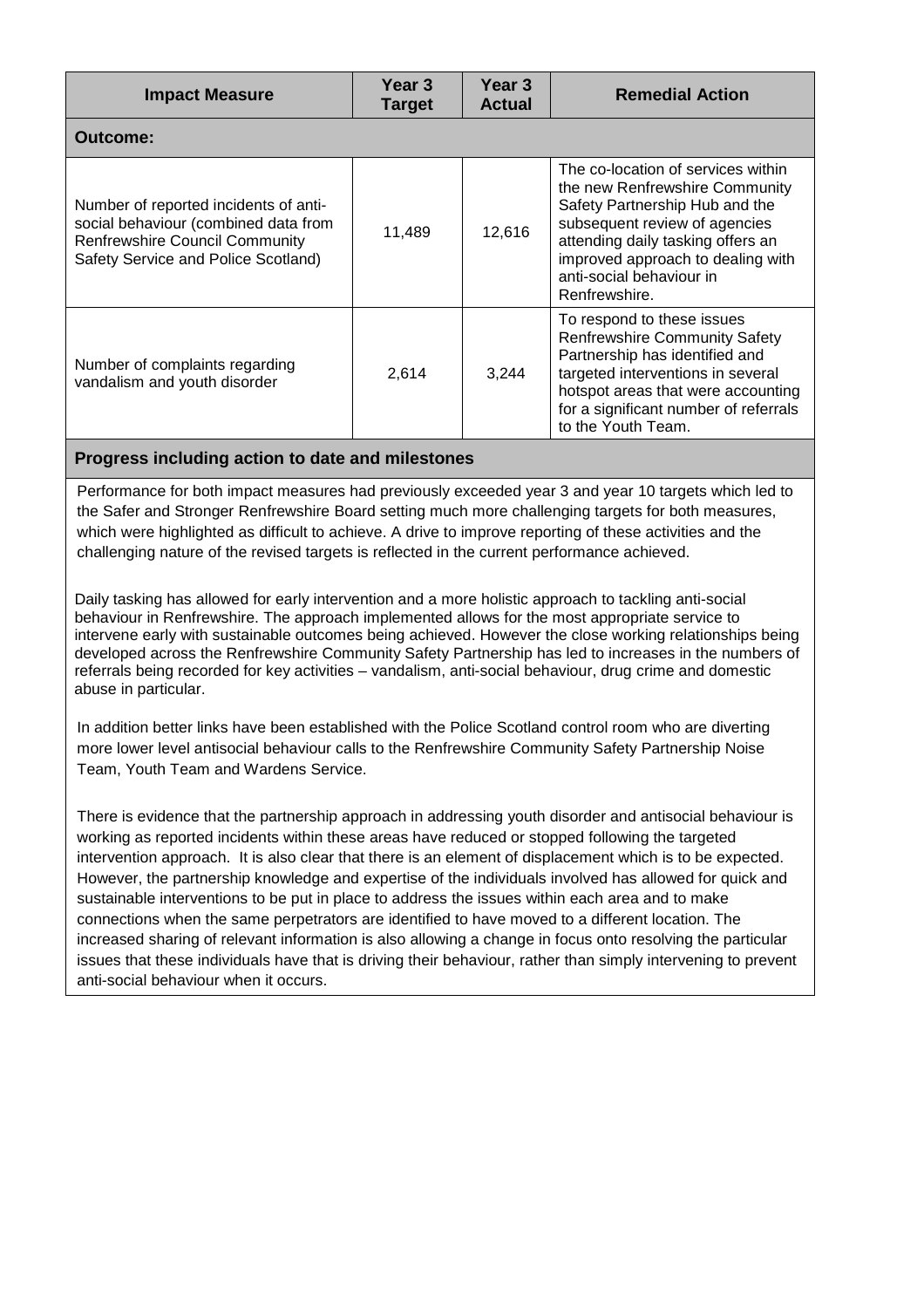| <b>Impact Measure</b>                                              | Year <sub>3</sub><br><b>Target</b> | Year <sub>3</sub><br><b>Actual</b> | <b>Remedial Action</b>                                                                                                                                                                                                                                                                                                                                                                                                                                                                                                                                                                                                                                                                                                                                                                                                                                                                                      |  |  |  |  |
|--------------------------------------------------------------------|------------------------------------|------------------------------------|-------------------------------------------------------------------------------------------------------------------------------------------------------------------------------------------------------------------------------------------------------------------------------------------------------------------------------------------------------------------------------------------------------------------------------------------------------------------------------------------------------------------------------------------------------------------------------------------------------------------------------------------------------------------------------------------------------------------------------------------------------------------------------------------------------------------------------------------------------------------------------------------------------------|--|--|--|--|
| <b>Outcome:</b>                                                    |                                    |                                    |                                                                                                                                                                                                                                                                                                                                                                                                                                                                                                                                                                                                                                                                                                                                                                                                                                                                                                             |  |  |  |  |
| Reduction in the number of children<br>looked after away from home | 275                                | 295                                | In partnership with the Centre for<br>Excellence in Looked after<br><b>Children's Services, Renfrewshire</b><br>Council has been implementing<br>tests of change in permanency<br>planning for children and this will<br>contribute incrementally to a long<br>term reduction in accommodated<br>placements as alternative long-term<br>arrangements are put in place<br>which includes kinship care,<br>adoption and permanent return<br>home.<br>Further reductions will be achieved<br>as the impact of early intervention<br>and preventative work are realised.<br>However, such programmes<br>achieve results over many years.<br>There have been significant<br>reductions in the number of older<br>children being accommodated, and<br>services such as the Whole<br><b>Systems Team and Functional</b><br>Family Therapy are now supporting<br>older children and teenagers to<br>remain at home. |  |  |  |  |
| Progress including action to date and milestones                   |                                    |                                    |                                                                                                                                                                                                                                                                                                                                                                                                                                                                                                                                                                                                                                                                                                                                                                                                                                                                                                             |  |  |  |  |

The aim of reducing the number of children looked after away from home is a long-term one, and good progress is being made. The number of children looked after away from home has shown a year on year decrease from 332 in 2012/13 to 295 in 2015/16.

The wellbeing of the child is always paramount and the service will maintain an accommodated placement when a young person is settled and thriving. Strong partnership working in Renfrewshire supports the identification of risk to the most vulnerable, meaning we continue to accommodate very young children.